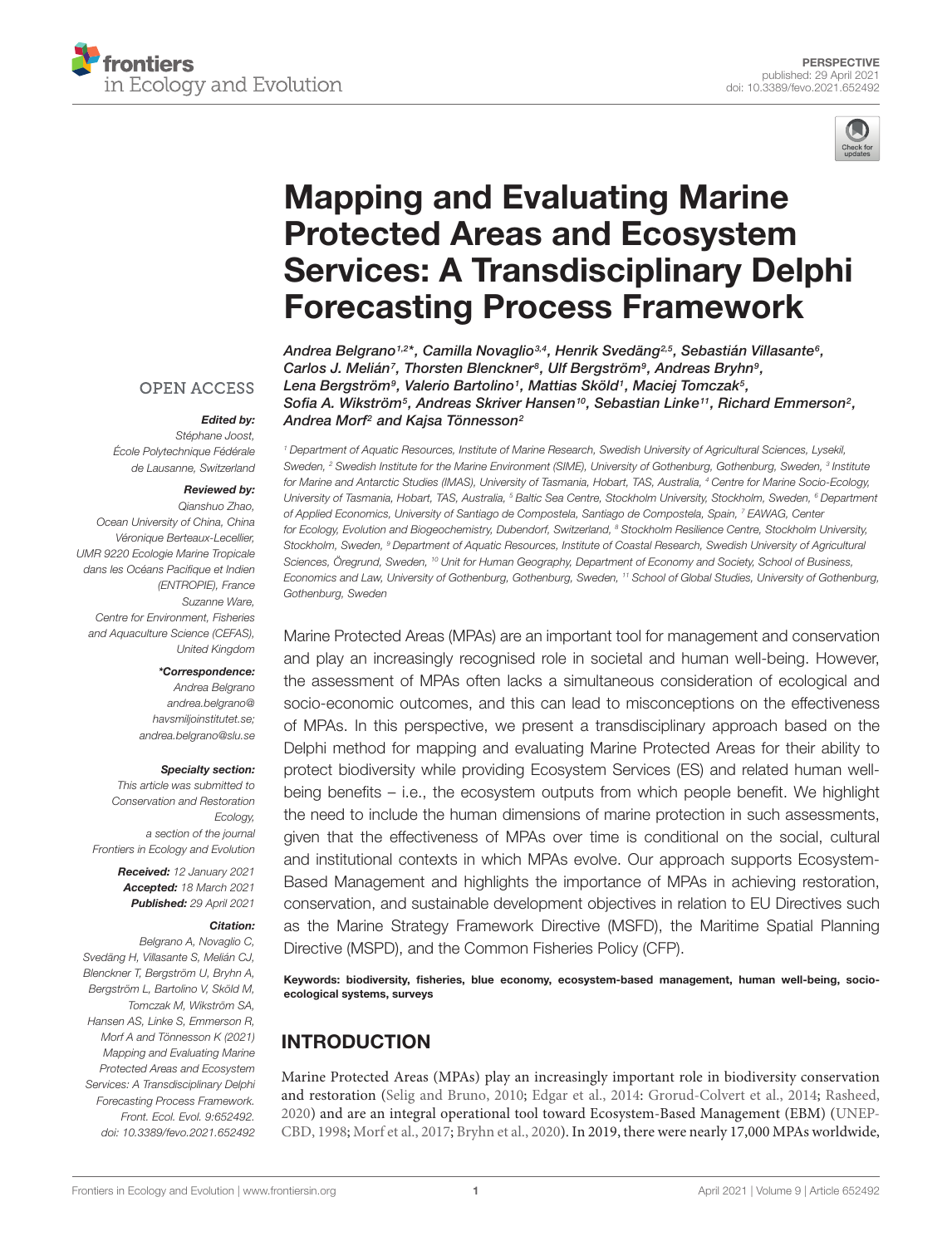covering 8% of the world's ocean and amounting to more than 28 million km<sup>2</sup> [\(UNEP-WCMC and IUCN,](#page-9-4) [2019\)](#page-9-4). The International Union for Conservation of Nature (IUCN) defines an MPA as a "geographical space recognized, dedicated and managed, through legal or other effective means, to achieve the longterm conservation of nature with associated ecosystem services (ES) and cultural values" [\(IUCN - WCPA,](#page-8-2) [2008\)](#page-8-2). In practice, the term MPA encompasses a wide range of areas, from areas that are closed to all activities and where resource extraction is forbidden (no-take MPAs) to areas that are partially protected and where restrictions apply only to selected activities and uses (Partially Protected Marine Areas) [\(Morf et al.,](#page-9-3) [2017\)](#page-9-3). The level of marine biodiversity protection that an MPA offers mostly depends on the type of MPA and on its enforcement, with well-enforced no-take MPAs being the most effective as they significantly enhance species abundance and diversity [\(Ban et al.,](#page-7-1) [2014;](#page-7-1) [Edgar et al.,](#page-8-0) [2014\)](#page-8-0). MPAs also contribute to human wellbeing: a recent review of 118 scientific papers found that half of the documented MPAs' outcomes in regard to human wellbeing were positive, while only a third of the outcomes were negative [\(Ban et al.,](#page-7-2) [2019\)](#page-7-2). For example, it has been recently demonstrated that having a higher level of relative wealth or more diversified livelihoods is associated with higher scores for distributional equity in 11 MPAs of the Mediterranean Sea [\(Bennett et al.,](#page-7-3) [2020\)](#page-7-3).

The need for increased marine protection to maximize ecological and socio-economic benefits from the ocean has been highlighted globally. The UN Sustainable Development Goal 14 (Life Below Water; [United Nations,](#page-9-5) [2020\)](#page-9-5), and the Convention of Biological Diversity Aichi Target 11 [\(CBD,](#page-8-3) [2020\)](#page-8-3), which are globally established guidelines aimed at promoting ocean sustainable development and conservation, identify the extension of MPAs to cover about 30% of territorial seas by 2030 as a key priority [\(European Commission,](#page-8-4) [2020a\)](#page-8-4). As a first step toward meeting this target, different countries are committed to a gradual increase of their MPAs coverage. For example, in 2016, the Swedish government doubled the Swedish MPAs from covering 6.7% of the Swedish seas to covering 13.6% [\(SwAM,](#page-9-6) [2016\)](#page-9-6). However, further actions will be required to fully meet SDG 14 and Aichi Target 11 by 2030 for Sweden and, more broadly, the EU. To maximize outcomes, the extension of MPAs must also be followed by a comprehensive evaluation of their effectiveness. This evaluation requires new methodologies that incorporate considerations on the MPA's ability to protect and restore biodiversity and to support the provision of Ecosystem Services (hereafter, ES), i.e., the ecosystem outputs from which people benefit, including fish production and carbon sequestration [\(Palumbi et al.,](#page-9-7) [2009;](#page-9-7) [Belgrano et al.,](#page-7-4) [2018;](#page-7-4) [Lindegren et al.,](#page-9-8) [2018\)](#page-9-8), and related benefits to human well-being. The evaluation of MPAs must also include a broader human dimension [\(Jentoft et al.,](#page-9-9) [2007;](#page-9-9) [Fredriksen et al.,](#page-8-5) [2020;](#page-8-5) [Hynes et al.,](#page-8-6) [2020\)](#page-8-6) given that an MPA's effectiveness over time usually depends on the social, cultural, and institutional contexts in which the MPAs has been established and also support important socio-cultural aspects such as community identity and heritage [\(Charles and Wilson,](#page-8-7) [2009;](#page-8-7) [Christie et al.,](#page-8-8) [2017\)](#page-8-8).

Ecological and socioeconomic evaluations of MPAs are of particular interest in light of increased economic activity and investment in the oceans and ongoing consideration of the policies and regulatory frameworks that should underpin Blue Economy developments [\(Novaglio et al.,](#page-9-10) [2021\)](#page-9-10). Effective MPAs are key to achieve Blue Economy goals because maintaining marine natural capital will contribute to providing key ES that can help to mitigate climate change impacts while also promoting economic and societal development [\(Dasgupta,](#page-8-9) [2021\)](#page-8-9). For example, a global study recently found that natural protected areas received eight billion visitors a year, generating up to an estimated USD\$600 billion, making it approximately 8% of the travel and tourism market in 2015 [\(Balmford et al.,](#page-7-5) [2015\)](#page-7-5). MPAs also need to incorporate Blue Justice in accordance with various UN principles (e.g., [FAO,](#page-8-10) [2015\)](#page-8-10) and Agenda, 2030 [\(Colglazier,](#page-8-11) [2015;](#page-8-11) [United Nations,](#page-9-5) [2020\)](#page-9-5) and thus to ensure equitable distribution of multiple monetary and nonmonetary benefits and values they provide [\(Belgrano and](#page-7-6) [Villasante,](#page-7-6) [2020;](#page-7-6) [Jentoft,](#page-8-12) [2020\)](#page-8-12), in particular in relation to vulnerable coastal based communities and other social groups [\(Lopes and Villasante,](#page-9-11) [2018\)](#page-9-11).

In this Perspective paper, we propose a novel approach to assess the effectiveness of MPAs based on the ES they provide and their links with human well-being. While our approach can be applied to MPAs globally, we consider the MPAs of Sweden as a means of demonstration [\(SwAM,](#page-9-6) [2016\)](#page-9-6). The Swedish coast stretches for about 48,000 km (**[Figure 1](#page-2-0)**), includes numerous rocky archipelagos and a wide range of habitats, and is exposed to different environmental conditions and gradients of human pressures (e.g., shipping, aquaculture production, fishing, and tourism; [Andersen et al.,](#page-7-7) [2013\)](#page-7-7). Several types of MPAs have been established in Sweden, mostly aimed at protecting marine species, seabed habitats and seascapes, as well as enhancing sustainable resource use and cultural outcomes, such as recreation, knowledge development, and enjoyment. These MPAs include marine national parks, marine nature reserves, core breeding, and resting sites for rare and threatened species, prioritized habitats [\(European Commission,](#page-8-13) [2020b\)](#page-8-13), wildlife protection areas, as well as sector-based use regulation areas [\(SwAM,](#page-9-6) [2016\)](#page-9-6). In addition to MPAs, fisheries closures have been established as management measures for protecting declining fish stocks and sensitive habitats. These closures include no-trawl areas, which cover about 50–80% of shallow habitats along the Swedish coast. The status of Swedish coastal marine systems and the ES that these systems provide has recently been evaluated on a general level [\(Bryhn et al.,](#page-8-14) [2015\)](#page-8-14) and in relation to pressures from a broad range of human activities [\(Bryhn et al.,](#page-7-0) [2020\)](#page-7-0) and cumulative impacts [\(Bergström et al.,](#page-7-8) [2019\)](#page-7-8).

The present study represents a first step in the roadmap toward assessing the ecological and socio-economic benefits of MPAs, with a particular focus on the MPA network in Swedish waters. It highlights the importance of such assessment if MPAs are to support the restoration, conservation, and sustainable development of marine systems in relation to EU Directives such as the Common Fisheries Policy (CFP), the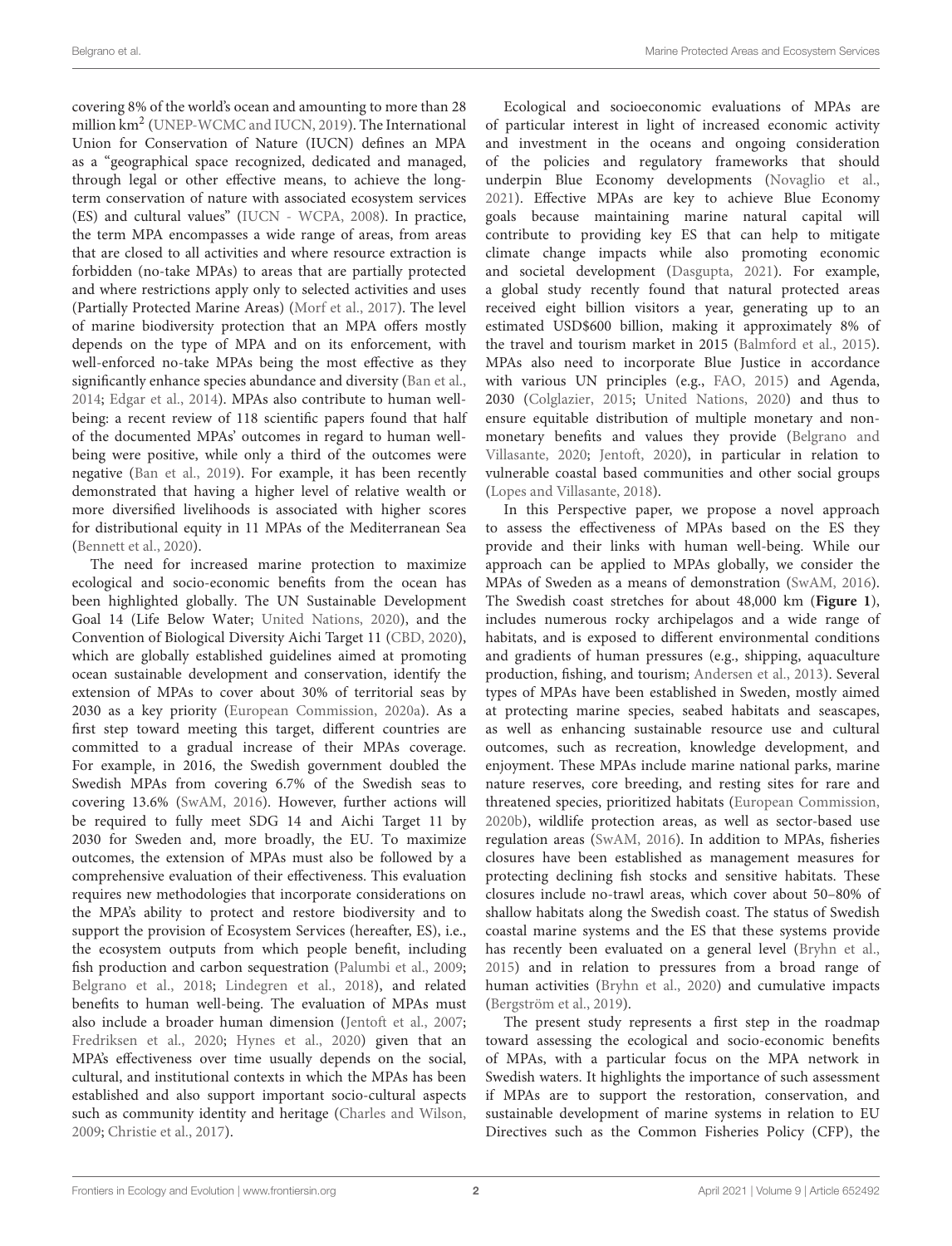

<span id="page-2-0"></span>Marine Strategy Framework Directive (MSFD), and the Maritime Spatial Planning Directive (MSPD).

## THE SWEDISH WEST COAST AS A POTENTIAL CASE STUDY

Our example is taken from the Swedish west coast, which is characterized by fjords and extensive archipelagos of particular importance to biodiversity and conservation. Up until the second half of the 20th century, the Swedish west coast harbored a diverse and productive fish fauna but has now lost much of its former species diversity, predominantly due to prolonged overfishing [\(Svedäng,](#page-9-12) [2003;](#page-9-12) [Svedäng and Bardon,](#page-9-13) [2003;](#page-9-13) [Bartolino](#page-7-9) [et al.,](#page-7-9) [2012;](#page-7-9) [Cardinale et al.,](#page-8-15) [2012,](#page-8-15) [2014\)](#page-8-16). To counteract depletion and promote recoveries of local fish stocks, several fishing regulations have been imposed over the last 20 years [\(Sköld,](#page-9-14) [2011;](#page-9-14) [Cardinale et al.,](#page-8-17) [2017\)](#page-8-17). However, the effectiveness and validity of these regulations warrant re-evaluation, in light of evidence of regulations being too weak, being applied too late to be effective,

or not fully addressing overfishing from the commercial sector [\(Cardinale et al.,](#page-8-17) [2017\)](#page-8-17).

Many MPAs with a varying degree of protection have been established in the area. However, the main changes in management schemes that have taken place since the early 2000s are related to: (1) the extension of the trawling limit within which no trawling can occur from two to four nautical miles off the Swedish west coast in 2004 (**[Figure 1](#page-2-0)**; [Sköld,](#page-9-14) [2011\)](#page-9-14); (2) the establishment of MPAs within this limit to buffer the ecological impact of other activities (specifically in the Gullmarsfjord, Havsstenfjord, and Kosterhavet national parks; **[Figure 1](#page-2-0)**); (3) a greater sampling coverage as the Swedish coastal trawl survey was established in 2001 [\(Svedäng,](#page-9-12) [2003;](#page-9-12) [Cardinale et al.,](#page-8-18) [2009;](#page-8-18) [Sköld,](#page-9-14) [2011\)](#page-9-14) and the International Bottom Trawl Survey was extended to sample more offshore locations (IBTS; [ICES,](#page-8-19) [2016\)](#page-8-19); and (4) the introduction of a ban on all commercial and recreational fishing on cod, haddock (Melanogrammus aeglefinus), and pollack (Pollachius pollachius) in the first quarter of the year within this trawling limit to protect spawning fish. These regulations predominantly affect the coastal area. Additionally, commercial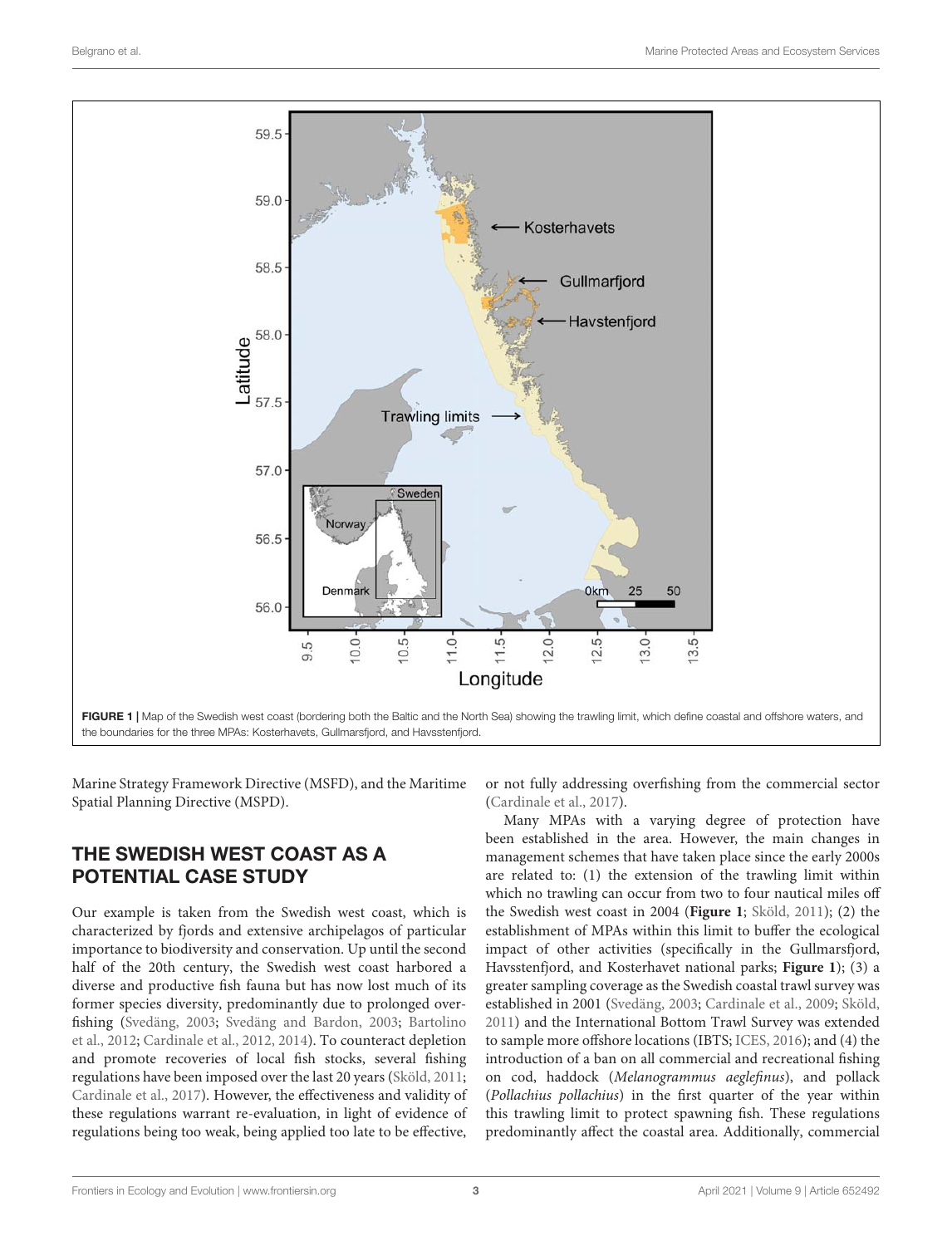and recreational fishing efforts have been reduced since 2001 in offshore, internationally managed waters of the North Sea region, including the eastern Skagerrak [\(Sköld,](#page-9-14) [2011\)](#page-9-14). Despite more than a decade since implementation of most measures, with presumably significant reductions in fishing pressure on coastal fish stocks, there are still no lasting signs of recovery to be found in the historically productive gadoid and flatfish stocks [\(Cardinale et al.,](#page-8-17) [2017\)](#page-8-17). The time is ripe for a re-assessment of the management regulations adopted in this region, including MPAs. The approach that we develop and describe in the following section can be applied to the Swedish coast as a first step toward such assessment. It can be generalized to other MPAs globally.

# A PROPOSAL FOR A NEW MAPPING AND EVALUATION APPROACH FOR MPAs

Assessing the role of MPAs as an integral part of EBM requires an understanding of the link between the implementation of MPAs and the provision of ES. The knowledge to be used for such analyses includes scientific expertise but can also be based in practical managerial and local users' knowledge [\(Villareal-Rosas](#page-9-15) [et al.,](#page-9-15) [2020\)](#page-9-15). This kind of evaluation entails the need to combine complex data, often beyond the level of what can be captured by unified metrics, and across different spatial and temporal scales. We propose a modified version of the Delphi approach as a way to resolve this challenge. The Delphi approach is typically defined as a forecasting process framework that aims to elicit experts' knowledge and reach consensus among them through a series of carefully designed questionnaires [\(Dalkey and Helmer,](#page-8-20) [1963;](#page-8-20) [Okoli and Pawlowski,](#page-9-16) [2004\)](#page-9-16). This approach is well suited to advance our knowledge of the role of MPAs in enhancing and maintaining ESs [\(Villareal-Rosas et al.,](#page-9-15) [2020\)](#page-9-15). It is characterized by a set of reiterative steps (**[Figure 2](#page-3-0)**), which in our case include:

- 1. Identify a panel of experts to consult and interview. Experts may include scientists with a track-record of publications on MPAs and ES, stakeholders and managers that are currently working on MPAs and have a track-record of their engagement, and users such as recreational fishers.
- 2. Develop a set of specific questions that help to isolate and rank ES in MPAs, to frame potential scenarios of what might happen if spatial management were to change, and to explore links between changes in MPAs, biodiversity and ESs [\(Cairns and Wright,](#page-8-21) [2018\)](#page-8-21). The development of these questions is based on the information and methodology established in [ICES](#page-8-22) [\(2014\)](#page-8-22) and [Tam et al.](#page-9-17) [\(2017\)](#page-9-17) and on a number of assessment criteria rooted in six key elements, which are detailed below (see also **[Supplementary Table 1](#page-7-10)** for a list of ES, key element and criteria).
- 3. Ask individual panelists to complete a first questionnaire and thus to consider all elements identified in step 2.
- 4. Analyze results from step 3 and present them to the panel of experts to foster discussions. Questionnaire data can be analyzed using a semi-quantitative approach where each ES deemed relevant for the MPA in question is ranked



<span id="page-3-0"></span>against each assessment criterion. In such case, a score of zero means that the ES does not meet the criterion, a score of one means that the ES partly meets the criterion, and a score of two means that the ES fully meets the criterion. The ranking score for each ES can then be expressed as percentage of the maximum possible score, as suggested from other studies [\(ICES,](#page-8-22) [2014;](#page-8-22) [Tam et al.,](#page-9-17) [2017\)](#page-9-17). The list of ESs has been compiled according to CICES [\(TEEB,](#page-9-18) [2010;](#page-9-18) [Belgrano et al.,](#page-7-4) [2018;](#page-7-4) [Haines-Young](#page-8-23) [and Potschin,](#page-8-23) [2018\)](#page-8-23). See **[Supplementary Table 1](#page-7-10)** for an example of the ranking system and how to plan a survey based on the Delphi approach to be conducted on the Swedish MPAs described here.

5. Repeat steps 3 and 4 until consensus among the group is reached.

The use of a combination of individual valuations (step 3) with interactive discussions (intercalibration workshop, step 4) is of particular importance to resolve issues of calibration and varying knowledge levels among experts between different sets of criteria, which can be highly disciplinary [\(Armoškaite et al.,](#page-7-11) [2020\)](#page-7-11).

The six key elements and related criteria (mentioned in step 2) on which the set of specific questions is to be based are:

# Key Element 1: Availability of Underlying Data to Identify Measurable ES in Each MPA

Ecosystem services for each MPAs can be listed as Provisioning, Regulating and Supporting, and Cultural ES [\(MEA,](#page-9-19) [2005;](#page-9-19) [Belgrano et al.,](#page-7-4) [2018;](#page-7-4) [Díaz et al.,](#page-8-24) [2019;](#page-8-24) [IPBES,](#page-8-25) [2019\)](#page-8-25). For the Swedish Exclusive Economic Zone, [Bryhn et al.](#page-7-0) [\(2020\)](#page-7-0) provide a list of ES that can be linked to MPAs. The Regulating and Supporting ES include: Biodiversity, Food Web Dynamics, Habitat, and Biological Regulation. The Provisioning ES include: Food and Genetic Resources. The Cultural ES include: Recreation, Cultural and Natural Heritage, Esthetic Values, Inspiration, Identity, Recreational Values, Science, and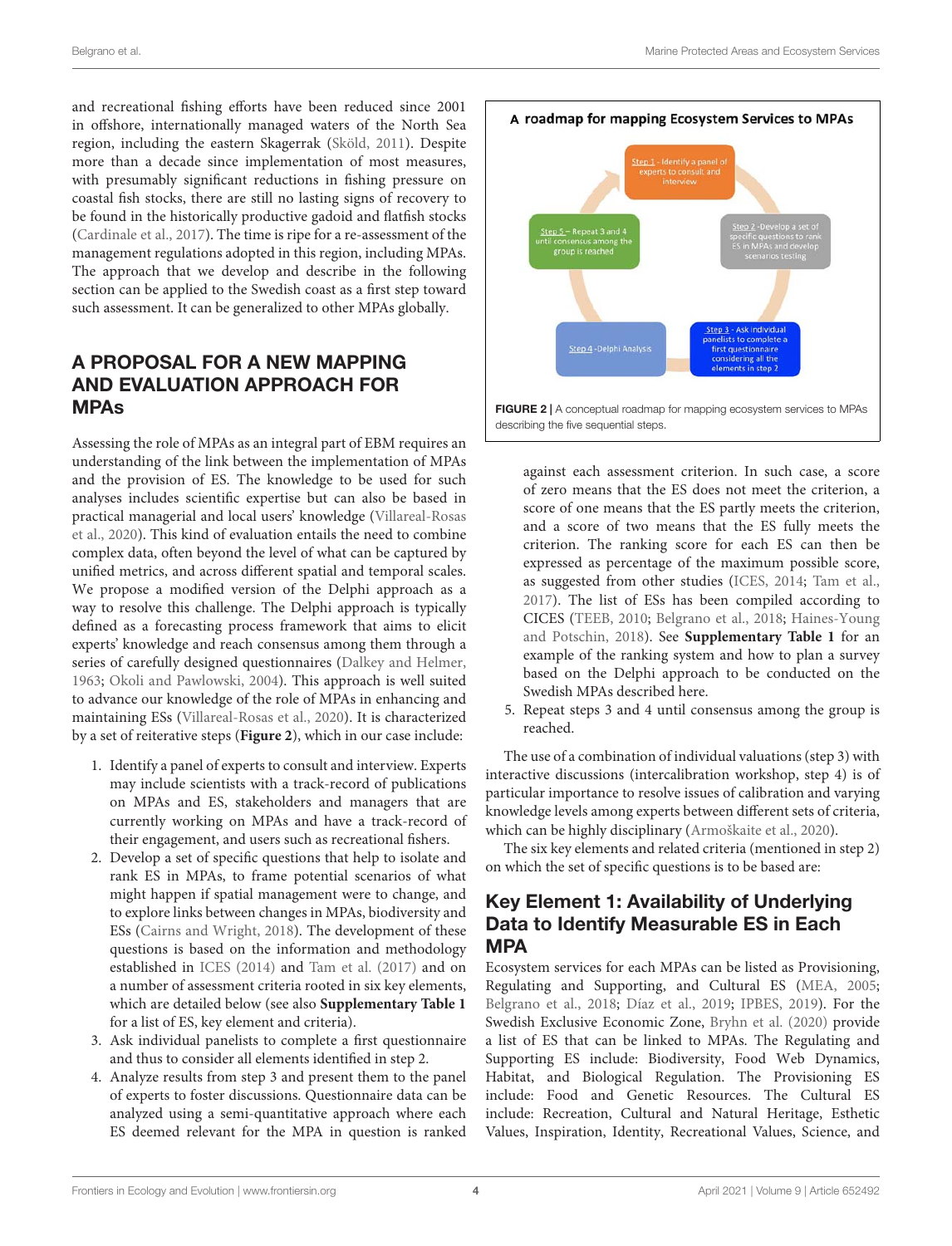Education. Information on the relevant ES is dependent on the availability of data and monitoring practices. It is also essential to evaluate the spatial and temporal coverage of the data used to measure ES relevant to the MPA considered and their change.

## Criteria Linked to Key Element 1

- Existing data
- Relevant spatial coverage
- Relevant temporal coverage

#### **Potential Question**

What are the ES that are most relevant to this MPA? What are the ecological and socio-economic indicators that can be used to quantify ES and their changes? For which of these ES do we have spatially and/or temporally resolved data to calculate such indicators?

# Key Element 2: Links Between ES and Ecosystem Components

Ecosystem services are linked to ecosystem components, such as fish stocks, seagrass meadows, coral reefs, and changes in any ES may reflect changes in the underlying ecosystem components and overall biodiversity within the MPA considered. Understanding such dependencies is essential for the assessment of MPAs.

## Criteria Linked to Key Element 2

- Relevance to biodiversity conservation/loss
- Relevance to the sustainability of ocean activities including commercial and recreational fishing, and tourism
- Relevance to ecosystem functioning

#### **Potential Question**

For each ES deemed most relevant to this MPA, does a change in the ES reflect a change in one or more ecosystem components? If so, in which component(s)? For example, a change in "Food webs dynamics" may reflect a change in predators, prey, and their interactions; a change in the provisioning of "Food" for human consumption may reflect a change in fish biomass.

## Key Element 3: Conceptual Links Between ES and the Effectiveness of MPAs

The relationship between ES and the effectiveness of MPAs has been widely studied and the literature around this topic is expanding. A thoughtful MPA assessment takes into consideration the existing scientific literature to build new understanding and consolidate knowledge.

## Criteria Linked to Key Element 3

- Scientific credibility
- Association with key MPAs features (e.g., partially protected areas/no take zones).
- Degree of uncertainty linking MPAs to ES

## **Potential Question**

Has each of the ES considered been linked to this or other MPAs in the literature? Has the ES been associated with a specific MPA type?

## Key Element 4: Management Relevance

Marine ecosystem management, including the implementation of MPAs, aims at maintaining and restoring ecosystems to promote the long-term sustainable use of marine resources and to ensure the persistence of ES. The effectiveness of each MPA is assessed against the management objectives that underpin its implementation and depends on whether these objectives are met. The proposed assessment asks which ESs is particularly relevant for each management objective that the MPA aims to achieve (e.g., the ES "fisheries production" is particularly relevant if the management objective is to increase the provision of food). It considers if and how these ES can be maintained and whether the acquisition of information for each of these ES is cost-effective and relevant for management.

## Criteria Linked to Key Element 4

- Relevance to management
- Management targets estimable
- Cost-effectiveness
- Technological innovation
- Regulatory/economic measure connected to ES
- Regulatory/economic measures allowed within or outside MPAs

## **Potential Question**

Which ES is particularly relevant for management? Can a management target for these ES be identified and maintained? Would collecting more information on these ES help management?

## Key Element 5: Communication and Public Awareness

Effective communication of the benefits promoted by marine conservation ensures a successful engagement of key players (policymakers, stakeholders, managers, and the general public) with MPAs. Key element 5 of our MPA assessment questionnaire aims at evaluating whether the link between ES and the MPA under assessment is comprehensible by policymakers, stakeholders, users, and the general public and hence whether these key players accept and are satisfied with the MPA.

## Criteria Linked to Key Element 5 Categories

- Relevance to policymakers, stakeholders and managers
- Relevance to the general public

#### **Potential Question**

Are key players aware and well informed about which ES and overall benefits the MPA promotes?

# Key Element 6: Societal Benefits and Distribution Thereof

Key element 6 evolves around human well-being and equity. It considers whether ES contributes to human wellbeing and if the benefits and costs associated with ES and the implementation of MPAs, management and maintenance are fairly distributed across society.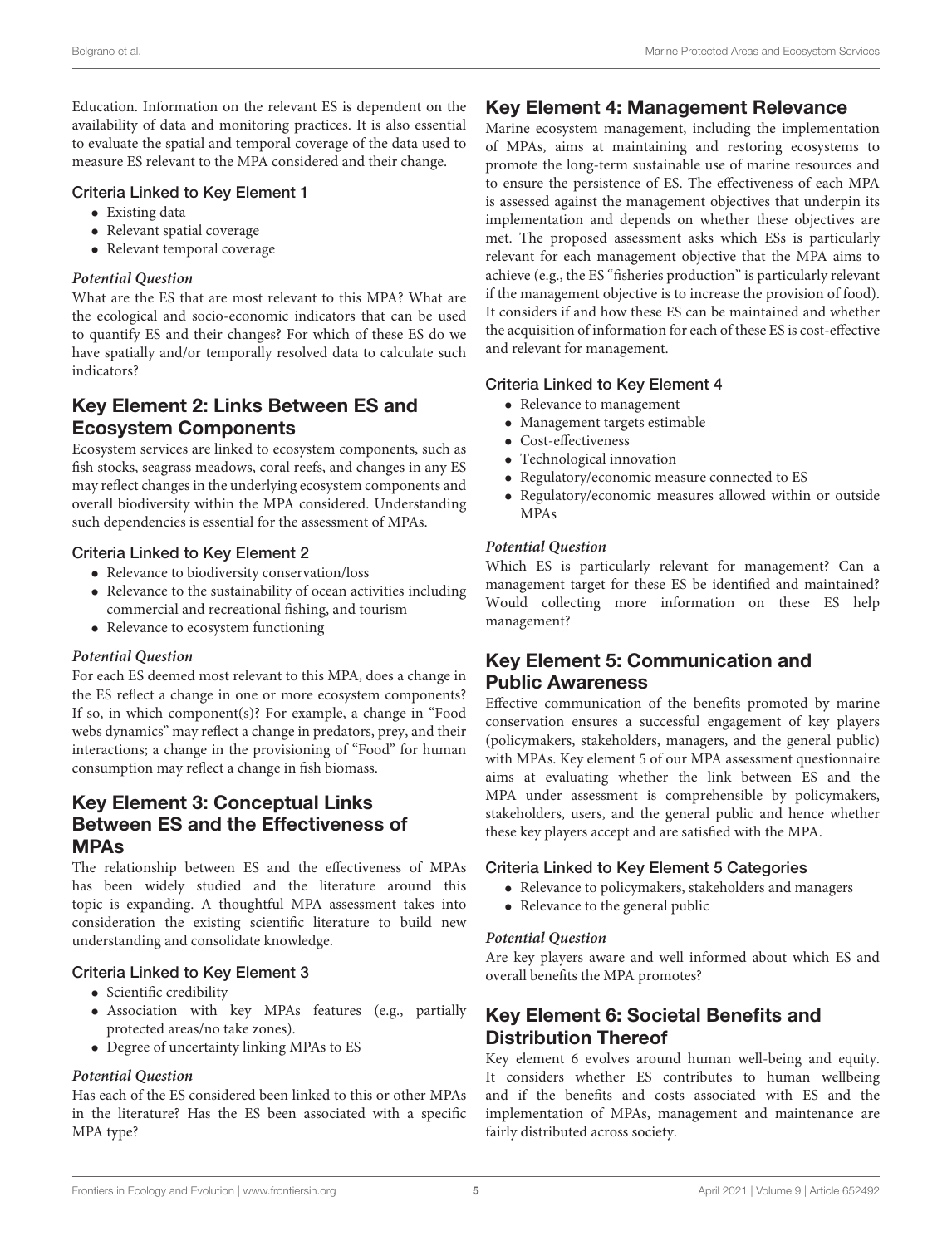## Criteria Linked to Key Element 6

- Socially constructed by local communities and relevance to Blue Justice
- Relevance to human well-being
- Fair distribution of the benefits and costs associated with ES and MPAs across society (age, gender, class, etc.).
- Sense of place/linkages to place

## **Potential Question**

Do the ES under consideration contribute to human wellbeing? Who benefits from and who pays the costs associated with this ES?

The semi-quantitative approach, as supported by the Delhi method, offers a survey-based methodology where scientific experts, stakeholders, and the general public can be engaged to gain information on the current status of MPAs and their effectiveness and thus to include both an ecological and socioeconomic perspective to the evaluation of ES. The outcome of this approach can provide valuable information on knowledge gaps and suggest novel ideas for improving the design and governance of MPAs as tools for implementing conservation measures in line with the EBM framework. This approach can be complemented with other data-driven methods. For example, analysis of spatial data can provide insight on the relationship between the provision of each ES and the degree of spatial protection (e.g., inside and outside MPAs or along a gradient of human disturbance). These analyses can further contribute to linking MPAs to EBM, in particular to explore whether MPAs are socially and ecologically coherent.

The proposed approach has, however, limitations which mostly relate to three main aspects. The first is the inability to identify all the ES (and indicators) pertinent to the MPA under assessment at the first round of the Delphi analysis since this exercise requires consideration of "all voices" and values and hence time, experience, and knowledge on the data flow. The second aspect relates to challenges in the selection of experts and the organization of meetings to ensure an inclusive approach that helps to consider "all voices" and ES and that contributes to a better understanding of the trade-offs between conservation, re-building, collective action, and management [\(Basurto et al.,](#page-7-12) [2016\)](#page-7-12). The third aspect relates to the increased challenge in quantifying ES for MPAs network (as opposed to single MPAs) given their interconnections and area covered.

# MEASURING THE EFFECTIVENESS OF MPAs

Understanding biodiversity changes transgressing the levels of ecosystem organization at multiple trophic levels [\(Soliveres et al.,](#page-9-20) [2016\)](#page-9-20) is a scientific challenge, which needs to be faced when managing natural resources. The implementation of MPAs can help to meet species and habitat-specific conservation targets as well as societal goals [\(Claudet,](#page-8-26) [2011;](#page-8-26) [Guilhaumon et al.,](#page-8-27) [2015;](#page-8-27) [Horta e Costa et al.,](#page-8-28) [2016;](#page-8-28) [Basurto,](#page-7-13) [2017\)](#page-7-13). However, there is an urgency to provide adequate tools and synthetic indices that can be used to quantify the links between changes in human pressures

and the rate of change in biodiversity within these areas, and to measure related changes to ES flow and human-well-being. This particularly relates to key element 1 (availability of underlying data to identify measurable ES in each MPA) considered in the above section.

A wide range of ecological indicators have been used to assess the effectiveness of MPAs in achieving EBM objectives (e.g., [Pomeroy et al.,](#page-9-21) [2004;](#page-9-21) [McClanahan et al.,](#page-9-22) [2006;](#page-9-22) [Gill et al.,](#page-8-29) [2017;](#page-8-29) [Hornborg et al.,](#page-8-30) [2019;](#page-8-30) [Meehan et al.,](#page-9-23) [2020\)](#page-9-23). Examples of common ecological indicators are the biomass and size of target or sensitive fish species, which are often summarized into concise indices such as the Large Fish Index [\(Modica](#page-9-24) [et al.,](#page-9-24) [2014\)](#page-9-24), and more complex measures that relate to fish recruitment success, food web integrity, recovery, and water quality. Higher-level (macroecological) indicators include those that measure species density and richness, which can be captured, for example, by biomass accumulation curves and species area relationships (SARs).

The SAR can prove valuable in the evaluation of MPAs. It is regarded as one of the ecological generalizations that applies across ecosystems [\(Arrhenius,](#page-7-14) [1921;](#page-7-14) [Holt,](#page-8-31) [1992;](#page-8-31) [Brown et al.,](#page-7-15) [1995;](#page-7-15) [Rosenzweig,](#page-9-25) [1995\)](#page-9-25) to quantify broad patterns of species abundance and diversity in time and space [\(Guilhaumon et al.,](#page-8-32) [2008\)](#page-8-32). More specifically, SAR has been used to predict human impacts on fish assemblages, providing a sensitive communitylevel indicator [\(Tittensor et al.,](#page-9-26) [2007;](#page-9-26) [Novaglio et al.,](#page-9-27) [2016\)](#page-9-27) that can be operationally applied for conservation and management in MPAs, and, more broadly, for marine conservation and Marine Spatial Planning (MSP). In most cases, SAR is described by a power or an exponential function. These functions are linear in logarithmic space, and their slope informs on the rate of species accumulation as the area sampled increases. The slope depends on multiple community properties [\(Hillebrand and](#page-8-33) [Blenckner,](#page-8-33) [2002\)](#page-8-33), such as richness, single species abundance, community evenness, and degree of intra-specific aggregation (i.e., species spatial distribution), with decreases in one or more of these properties lowering the slope of SAR [\(Novaglio et al.,](#page-9-27) [2016\)](#page-9-27). Since fishing modifies the structure of fish communities through species extirpation, depletion, range contraction, and habitat degradation [\(He and Legendre,](#page-8-34) [2002;](#page-8-34) [Hilborn et al.,](#page-8-35) [2003\)](#page-8-35), the slope is expected to decrease as fishing intensifies [\(Tittensor et al.,](#page-9-26) [2007;](#page-9-26) [Novaglio et al.,](#page-9-10) [2021\)](#page-9-10). For instance, the slope characterizing demersal fish communities of South East Australia was shown to decrease as bottom trawling exploitation increased [\(Novaglio et al.,](#page-9-27) [2016\)](#page-9-27), and the slope characterizing coral reef fish communities worldwide was lower outside MPAs than inside MPAs [\(Tittensor et al.,](#page-9-26) [2007\)](#page-9-26).

Ecological indicators alone cannot provide a clear picture of the effectiveness of MPAs and must be used in conjunction with socio-economic indicators. Among the socio-economic indicators that have been used to measure the benefits of MPAs to communities are indicators linked to market (e.g., value of catches) and non-market values (e.g., cultural sense of place), livelihoods, food security and human health, and effective and equitable management process. These can be measured as number of direct and indirect employees involved in fishing and/or tourism and other ocean activities, number of enterprises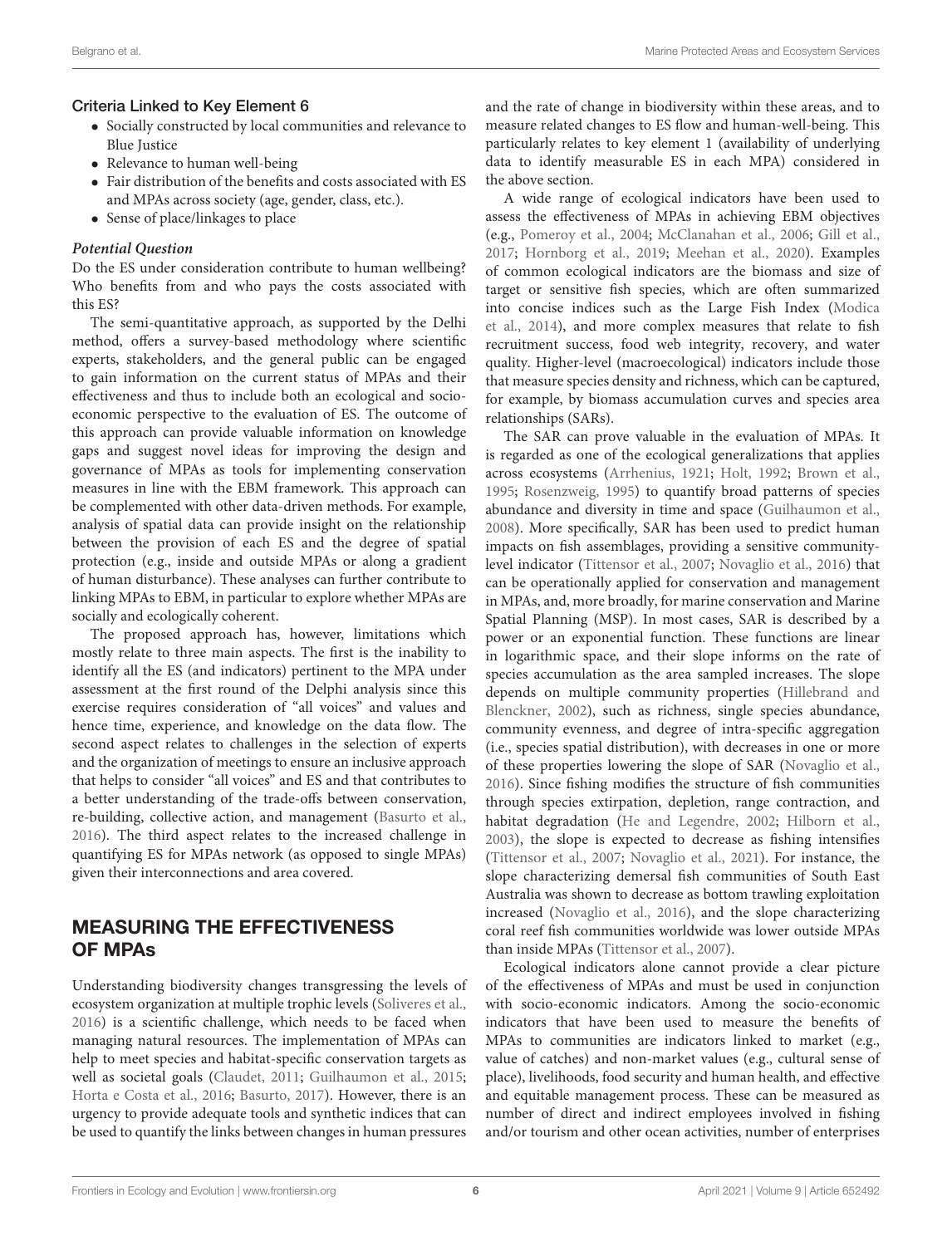depending on the activities within and around the MPAs as well as local values and beliefs, perceptions of seafood availability, material lifestyle, quality of human health, and enforcement capacity and compliance of MPAs (e.g., [Pomeroy et al.,](#page-9-21) [2004;](#page-9-21) [McClanahan et al.,](#page-9-22) [2006;](#page-9-22) [Gill et al.,](#page-8-29) [2017\)](#page-8-29).

# MPAs AND ESs: COMPLEMENTARY QUANTITATIVE ANALYSES

Marine Protected Areas can be seen as key model systems to evaluate ES connections accounting for biodiversity, social, economic, and biogeochemical metrics. There are open issues to quantify the dimensionality of MPAs to ES/biodiversity connection. Levin's triangle [\(Levins,](#page-9-28) [1966\)](#page-9-28) can be useful in this regard (**[Figure 3](#page-6-0)**). From one side, we would need general models to obtain generalities connecting, for example, MPAs to biodiversity metrics. On the other side, we would need high resolution and (transdisciplinary) data to support the assessment of linkages between ES and socio-economic aspects, to bring accuracy and realism into the analysis to contrast the dimensions needed to take into account many other disciplines into the MPAs to ES connection [\(Cavaletti et al.,](#page-8-36) [2020\)](#page-8-36). Improving our understanding of connections between MPAs and ES also requires further understanding and consideration of the linkages between species traits, population, and ecosystem dynamics, and of spatial connectivity to assess MPAs networks [\(Jonsson](#page-9-29) [et al.,](#page-9-29) [2019\)](#page-9-29). This may also further connect to models at the regional and global scale that encompass the social and economic relevance of biodiversity (such as the Ocean Health Index; [Halpern et al.,](#page-8-37) [2012,](#page-8-37) [2014;](#page-8-38) [Blenckner et al.,](#page-7-16) [2021\)](#page-7-16), of place-based and practice-oriented methods [such as the Open Standards for the Practice of conservation approach used in quite a few coastal MPA processes across Sweden; Morf et al., forthcoming and e.g., [Gee,](#page-8-39) [2019\)](#page-8-39), and of the UN SDGs [\(Claudet et al.,](#page-8-40) [2020\)](#page-8-40).

# OUTLOOK: LINKING MPAs WITH THE BLUE ECONOMY

Marine Protected Areas need to be seen within, as well as logically and managerially linked to, a wider context of integrative coastal and ocean governance. The economic benefits of MPAs and other Spatial Protection Measures (SPMs) have been recently evaluated by the [European Commission](#page-8-41) [\(2018\)](#page-8-41) which documented the economic benefits to different sectors including commercial fishing, tourism, and other sectors of the Blue Economy, emphasizing the importance to consider the links between MPAs, SPMs, biodiversity, and ESs.

Equity issues related to the spatial distribution of MPAs in relation to, for example, the traceability of fishery catches is another aspect to consider when assessing the effectiveness of MPAs [\(European Commission,](#page-8-41) [2018\)](#page-8-41). [Olsen et al.](#page-9-30) [\(2013\)](#page-9-30) provide a description of the potential role of MPAs in the context of coupling EBM and MSP and the importance of relating this to ES. Another aspect worth consideration is the evaluation of the ecological changes due to the implementation of MPAs and how these changes, in turn, effect the dynamic of ES. Spatial end-to-end modeling techniques such as Ecopath with Ecosim



<span id="page-6-0"></span>FIGURE 3 | Levins' modeling trade-offs explore models along the Generality (i.e., Food webs and Networks and BALTSEM as models for theory development) and Realism gradient (i.e., Ecopath with Ecosim, OSMOSE, Gadget, Ocean Health Index as System Simulation Models). These are all Type III modeling frameworks, which sacrifice precision for the sake of generality and realism. Along the generality-realism axis, Type I models sacrifice generality for the sake of realism and precision and Type II models sacrifice realism for the sake of precision and generality.



<span id="page-6-1"></span>and Ecospace [\(Steenbeek et al.,](#page-9-31) [2013\)](#page-9-31) or Atlantis [\(Audzijonyte](#page-7-17) [et al.,](#page-7-17) [2019\)](#page-7-17) are valuable tools to explore such dynamics. They have been used to explore, for example, the consequences of the implementation of MPAs on the broad ecosystem context at different spatiotemporal scales [\(Corrales et al.,](#page-8-42) [2020;](#page-8-42) [Steenbeek et al.,](#page-9-32) [2020\)](#page-9-32) and the effects of cross-sectoral interplays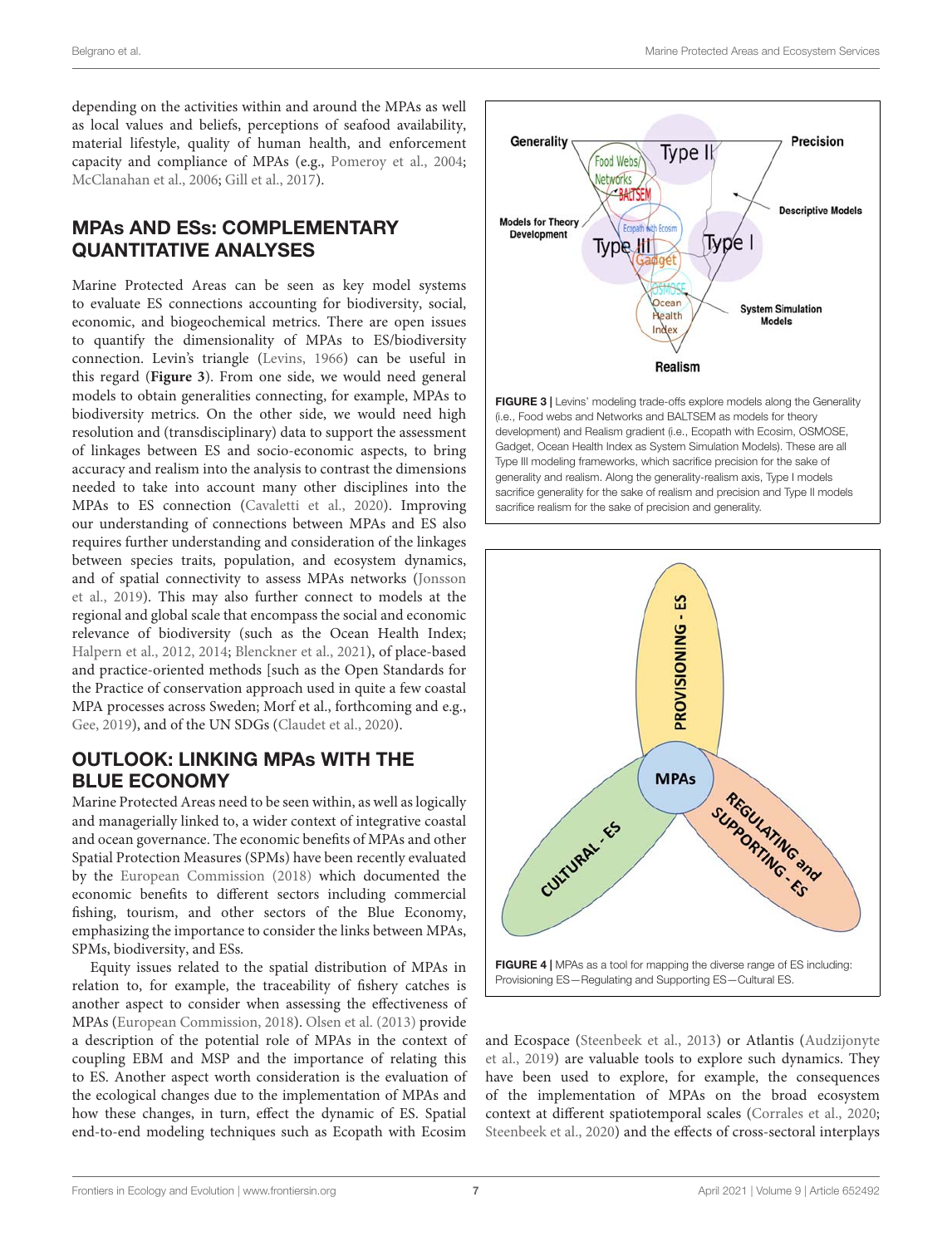in socio-ecological systems [\(Bauer et al.,](#page-7-18) [2019;](#page-7-18) [Hyytiäinen et al.,](#page-8-43) [2019\)](#page-8-43). MPAs can be used as an analytical and geographical focal point to assess the intersection of a diverse range of ES and related chains of human well-being, and their distribution in coastal communities (**[Figure 4](#page-6-1)**). Different management settings can provide varying contexts to develop and test scenarios for adaptive management, also considering for example climate change scenarios as a threat to the functionality and effectiveness of MPAs at protecting and conserving biodiversity and ES [\(Bruno et al.,](#page-7-19) [2018\)](#page-7-19). This also includes considerations on cultural aspects of ecosystems services and human well-being in coastal communities in relation to MPAs [\(Rodrigues et al.,](#page-9-33) [2017\)](#page-9-33).

As part of the roadmap to consider the ecological and socioeconomic benefits of MPAs, our study highlights the need for mapping ES in MPAs as to evaluate the effectiveness of MPAs in relation to EBM. This approach complements and contributes to the ongoing efforts for the conservation of biodiversity and ES that various international directives and platforms undertake and promote. These directives and platforms include, but are not limited to, the UN Sustainable Development Goals [\(Claudet et al.,](#page-8-40) [2020\)](#page-8-40), the CFP, the MSFD, the MSPD, OSPAR, HELCOM, IPBES, and CBD.

## DATA AVAILABILITY STATEMENT

The original contributions presented in the study are included in the article/**[Supplementary Material](#page-7-10)**, further inquiries can be directed to the corresponding author/s.

## **REFERENCES**

- <span id="page-7-7"></span>Andersen, J. H., Stock, A., Heinänen, S., Mannerla, M., and Vinther, M. (eds) (2013). Human uses, pressures and impacts in the eastern North Sea. Denmark: Aarhus University, 136.
- <span id="page-7-11"></span>Armoškaite, A., Purina, I., Aigars, J., and Strake, S. (2020). Establishing the links between marine ecosystem components, functions and services: an ecosystem service assessment tool. Ocean Coast. Manage. 193, 1-16. [doi: 10.1016/j.](https://doi.org/10.1016/j.ocecoaman.2020.105229) [ocecoaman.2020.105229](https://doi.org/10.1016/j.ocecoaman.2020.105229)
- <span id="page-7-14"></span>Arrhenius, O. (1921). Species and areas. J. Ecol. 9, 95–99. [doi: 10.2307/2255763](https://doi.org/10.2307/2255763)
- <span id="page-7-17"></span>Audzijonyte, A., Pethybridge, H., Porobic, J., Gorton, R., Kaplan, I., and Fulton, E. A. (2019). AtlAntis: A spatially explicit end−to−end marine ecosystem model with dynamically integrated physics, ecology and socio−economic modules. Meth. Ecol. Evol. 10, 1814–1819. [doi: 10.1111/2041-210X.13272](https://doi.org/10.1111/2041-210X.13272)
- <span id="page-7-5"></span>Balmford, A., Green, J. M. H., Anderson, M., Beresford, J., Huang, C., Naidoo, R., et al. (2015). Walk on the wild side: estimating the global magnitude of visit to protected areas. PLoS Biol. 13:e1002074. [doi: 10.1371/journal.pbio.1002074](https://doi.org/10.1371/journal.pbio.1002074)
- <span id="page-7-2"></span>Ban, N. C., Gurney, G. G., Marshall, N. A., Whitney, C. K., Mills, M., Gelcich, S., et al. (2019). Well-being outcomes of marine protected areas. Nat. Sust. 2, 524–532. [doi: 10.1038/s41893-019-0306-2](https://doi.org/10.1038/s41893-019-0306-2)
- <span id="page-7-1"></span>Ban, N. C., McDougall, C., Beck, M., Salomon, A. K., and Cripps, K. (2014). Applying empirical estimates of marine protected area effectiveness to assess conservation plans in British Columbia. Can. Biol. Conser. 180, 134–148. [doi:](https://doi.org/10.1016/j.biocon.2014.09.037) [10.1016/j.biocon.2014.09.037](https://doi.org/10.1016/j.biocon.2014.09.037)
- <span id="page-7-9"></span>Bartolino, V., Cardinale, M., Svedang, H., and Linderholm, H. W. (2012). Historical spatiotemporal dynamics of eastern North Sea cod. Can. J. Fish. Aquat. Sci. 69, 833–841. [doi: 10.1139/f2012-028](https://doi.org/10.1139/f2012-028)
- <span id="page-7-13"></span>Basurto, X. (2017). Linking MPA effectiveness to the future of local rural fishing societies. ICES J. Mar. Sci. 75, 1193–1194. [doi: 10.1093/icesjms/fsx075](https://doi.org/10.1093/icesjms/fsx075)

## AUTHOR CONTRIBUTIONS

ABe designed the study. All authors equally contributed to wrote and finalized the perspective.

## FUNDING

This perspective is part of the project "Evaluating Marine Protected Areas from a sustainability perspective" funded by the Swedish Institute for the Marine Environment (SIME), University of Gothenburg, Gothenburg, Sweden.

## ACKNOWLEDGMENTS

The authors acknowledge the kind support by the Swedish Institute for the Marine Environment (SIME) for funding and supporting the development of this project. ABe and SV acknowledge that this study is a contribution to the work in progress of the ICES Working Group on Resilience and Marine Ecosystem Services (WGRMES): [https://www.ices.dk/](https://www.ices.dk/community/groups/Pages/WGRMES.aspx) [community/groups/Pages/WGRMES.aspx.](https://www.ices.dk/community/groups/Pages/WGRMES.aspx)

## <span id="page-7-10"></span>SUPPLEMENTARY MATERIAL

The Supplementary Material for this article can be found online at: [https://www.frontiersin.org/articles/10.3389/fevo.2021.](https://www.frontiersin.org/articles/10.3389/fevo.2021.652492/full#supplementary-material) [652492/full#supplementary-material](https://www.frontiersin.org/articles/10.3389/fevo.2021.652492/full#supplementary-material)

- <span id="page-7-12"></span>Basurto, X., Blanco, E., Nenadovic, M., and Vollan, B. (2016). Integrating simultaneous prosocial and antisocial behavior into theories of collective action. Sci. Adv. 2:e1501220. [doi: 10.1126/sciadv.1501220](https://doi.org/10.1126/sciadv.1501220)
- <span id="page-7-18"></span>Bauer, B., Gustafsson, B. G., Hyytiäinen, K., Meier, H. M., Müller-Karulis, B., Saraiva, S., et al. (2019). Food web and fisheries in the future Baltic Sea. Ambio 48, 1337–1349. [doi: 10.1007/s13280-019-01229-3](https://doi.org/10.1007/s13280-019-01229-3)
- <span id="page-7-6"></span>Belgrano, A., and Villasante, S. (2020). Linking Ocean's Benefits to People (OBP) with Integrated Ecosystem Assessments (IEAs). Populat. Ecol. 63, 102–107. [doi: 10.1002/1438-390x.12064](https://doi.org/10.1002/1438-390x.12064)
- <span id="page-7-4"></span>Belgrano, A., Ejdung, G., Lindblad, C., and Tunoón, H. (eds) (2018). Biodiversity and ecosystem services in Nordic coastal ecosystems – an IPBES-like assessment, Vol. 2. Copenhagen: Nordic Council of Ministers, 536–532.
- <span id="page-7-3"></span>Bennett, N. J., Calò, A., Di Franco, A., Niccolini, F., Marzo, D., and Domina, I. (2020). Social equity and marine protected areas: perceptions of small-scale fishermen in the Mediterranean Sea. Biol. Conserv. 244:108531. [doi: 10.1016/](https://doi.org/10.1016/j.biocon.2020.108531) [j.biocon.2020.108531](https://doi.org/10.1016/j.biocon.2020.108531)
- <span id="page-7-8"></span>Bergström, L., Miloš, A., Haapaniemi, J., Rani Saha, C., Arndt, P., Schmidtbauer-Crona, J., et al. (2019). Cumulative Impact Assessment for Maritime Spatial Planning in the Baltic Sea Region. Latvia: Pan Baltic Scope.
- <span id="page-7-16"></span>Blenckner, T., Möllman, C., Lowndes, J., Campbell, E., Griffiths, J., De Cervo, A., et al. (2021). The Baltic Health Index (BHI): assessing the social-ecological status of the Baltic Sea. Peop. Nat. 2021:10178. [doi: 10.1002/pan3.10178](https://doi.org/10.1002/pan3.10178)
- <span id="page-7-15"></span>Brown, J. H., Mehlman, D. W., and Stevens, G. C. (1995). Spatial variation in abundance. Ecol. 76, 2028–2043. [doi: 10.2307/1941678](https://doi.org/10.2307/1941678)
- <span id="page-7-19"></span>Bruno, J. F., Bates, A., Cacciapaglia, C., Pike, E., Amstrup, S., van Hooidonket, R., et al. (2018). Climate change threatens the world's marine protected areas. Nat. Clim. Change 8, 499–503. [doi: 10.1038/s41558-018-0149-2](https://doi.org/10.1038/s41558-018-0149-2)
- <span id="page-7-0"></span>Bryhn, A., Kraufvelin, P., Bergström, U., Vretborn, M., and Bergström, L. (2020). A model for disentangling dependencies and impacts among human activities and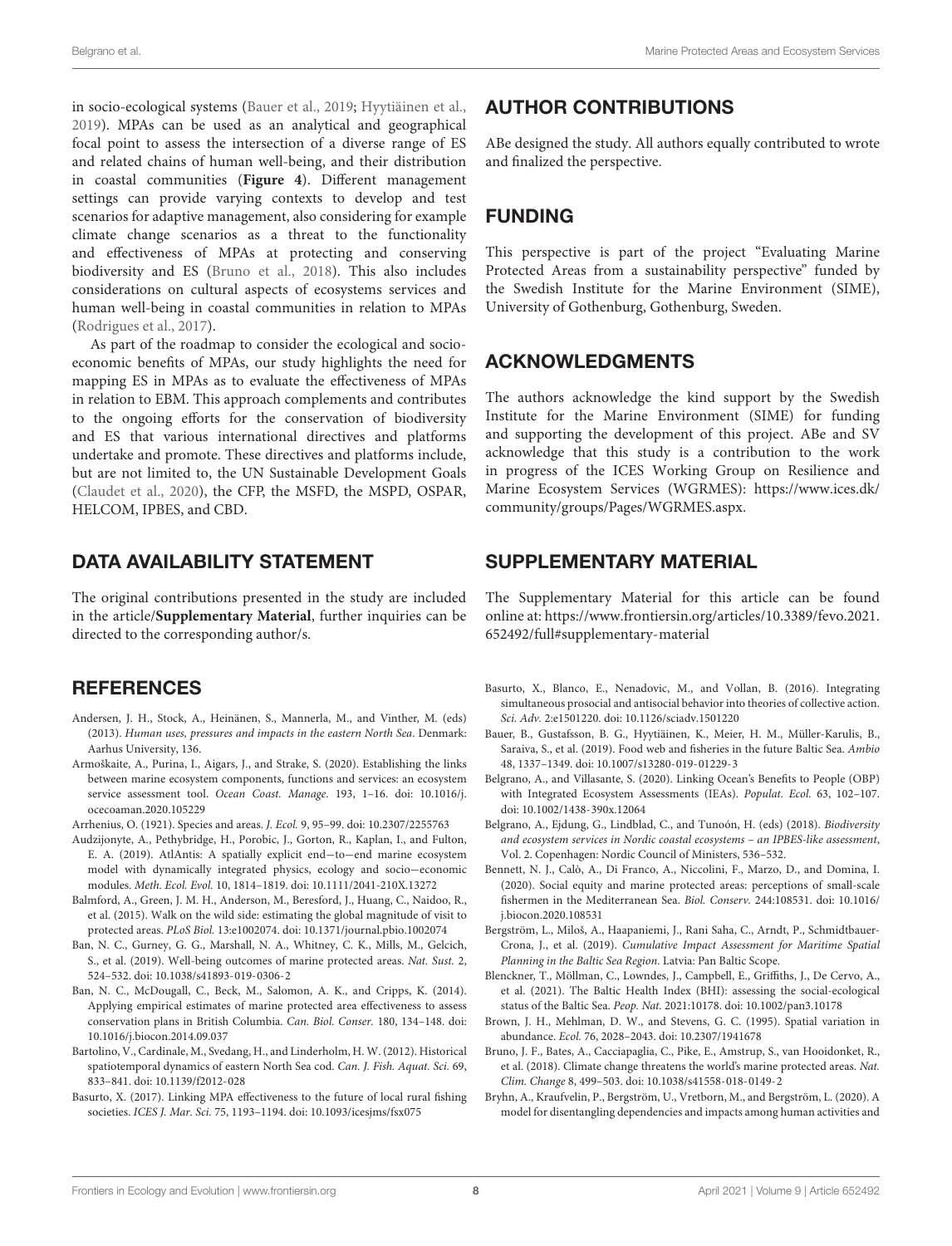marine ecosystem services. Envir. Manag. 65, 575–586. [doi: 10.1007/s00267-](https://doi.org/10.1007/s00267-020-01260-1) [020-01260-1](https://doi.org/10.1007/s00267-020-01260-1)

- <span id="page-8-14"></span>Bryhn, A., Lindegarth, M., Bergström, L., and Berström, U. (2015). "Ekosytemtjänser från svenska hav. Status och påverkansfaktorer (Ecosystem services from Swedish seas. Status and determinants)," in Havs och vattenmyndightens raport 2015:12, (Göteborg: Havs-och vattenmyndigheten).
- <span id="page-8-21"></span>Cairns, G., and Wright, G. (eds) (2018). "Advanced Methods in Scenario Development: Uncovering Causality and Using the Delphi Method," in Scenario Thinking, (Cham: Palgrave Macmillan), [doi: 10.1007/978-3-319-49067-0\\_7](https://doi.org/10.1007/978-3-319-49067-0_7)
- <span id="page-8-16"></span>Cardinale, M., Bartolino, V., Svedäng, H., Sundelöf, A., Poulsen, R., and Casini, M. (2014). A centurial development of the North Sea fish megafauna as reflected by the historical Swedish longlining fisheries. Fish Fish. 16, 522–533. [doi: 10.1111/](https://doi.org/10.1111/faf.12074) [faf.12074](https://doi.org/10.1111/faf.12074)
- <span id="page-8-18"></span>Cardinale, M., Linder, M., Bartolino, V., Maiorano, L., and Casini, M. (2009). Conservation value of historical data: reconstructing stock dynamics of turbot during the last century in the Kattegat-Skagerrak. Mar. Ecol. Prog. Ser. 386, 197–206. [doi: 10.3354/meps08076](https://doi.org/10.3354/meps08076)
- <span id="page-8-15"></span>Cardinale, M., Svedäng, H., Bartolino, V., Maiorano, L., Casini, M., and Linderholm, H. (2012). Spatial and temporal depletion of haddock and pollack during the last century in the Kattegat-Skagerrak. J. Appl. Ichthyol. 28, 200–208. [doi: 10.1111/j.1439-0426.2012.01937.x](https://doi.org/10.1111/j.1439-0426.2012.01937.x)
- <span id="page-8-17"></span>Cardinale, M., Svenson, A., and Hjelm, J. (2017). The "easy restriction" syndrome drives local fish stocks to extinction: The case of the management of Swedish coastal populations. Mar. Pol. 83, 179–183. [doi: 10.1016/j.marpol.2017.06.011](https://doi.org/10.1016/j.marpol.2017.06.011)
- <span id="page-8-36"></span>Cavaletti, B., Di Fabio, C., Lagomarsino, E., and Ramassa, P. (2020). Ecosystem accounting for marine protected areas: A proposed framework. Ecolog. Econ. 173:106623. [doi: 10.1016/j.ecolecon.2020.106623](https://doi.org/10.1016/j.ecolecon.2020.106623)
- <span id="page-8-7"></span><span id="page-8-3"></span>CBD (2020). Convention on Biological Diversity Aichi Target. Rio de Janeiro: CBD. Charles, A., and Wilson, L. (2009). Human dimensions of Marine Protected Areas. ICES J. Mari. Sci. 66, 6–15. [doi: 10.1093/icesjms/fsn182](https://doi.org/10.1093/icesjms/fsn182)
- <span id="page-8-8"></span>Christie, P., Bennett, N. J., Gray, N. J., Aulani Wilhelm, T., Lewis, N., Parks, J., et al. (2017). Why people matter in ocean governance: Incorporating human dimensions into large-scale marine protected areas. Mar. Pol. 84, 273–284. [doi: 10.1016/j.marpol.2017.08.002](https://doi.org/10.1016/j.marpol.2017.08.002)
- <span id="page-8-26"></span>Claudet, J. (2011). Marine protected areas: a multidisciplinary approach. Cambridge: Cambridge University Press. [doi: 10.1017/CBO9781139049382](https://doi.org/10.1017/CBO9781139049382)
- <span id="page-8-40"></span>Claudet, J., Bopp, L., Cheung, W. W. L., Devillers, R., Escobar-Briones, E., Haugan, P., et al. (2020). A roadmap for using the UN decade of ocean science for sustainable development in support of science, policy and action. One Earth 24, 34–42. [doi: 10.1016/j.oneear.2019.10.012](https://doi.org/10.1016/j.oneear.2019.10.012)
- <span id="page-8-11"></span>Colglazier, W. (2015). Sustainable development agenda: 2030. Science 349, 1048– 1050. [doi: 10.1126/science.aad2333](https://doi.org/10.1126/science.aad2333)
- <span id="page-8-42"></span>Corrales, X., Vilas, D., Piroddi, C., Steenbeek, J., Claudet, J., Lloret, J., et al. (2020). Multi-zone marine protected areas: Assessment of ecosystem and fisheries benefits using multiple ecosystem models. Ocean Coast. Manag. 193:105232. [doi: 10.1016/j.ocecoaman.2020.105232](https://doi.org/10.1016/j.ocecoaman.2020.105232)
- <span id="page-8-20"></span>Dalkey, N., and Helmer, O. (1963). An experimental application of the DELPHI method to the use of experts. Manag. Sci. 9, 351–515. [doi: 10.1287/mnsc.9.3.458](https://doi.org/10.1287/mnsc.9.3.458)
- <span id="page-8-9"></span>Dasgupta, P. (2021). The Economics of Biodiversity: The Dasgupta Review. London: HM Treasury, 610.
- <span id="page-8-24"></span>Díaz, S., Settele, J., Brondiízio, E. S., Ngo, H. T., Agard, J., Arneth, A., et al. (2019). Pervasive human-driven decline of life on earth points to the need for transformative change. Science 366:eaax3100. [doi: 10.1126/science.aax3100](https://doi.org/10.1126/science.aax3100)
- <span id="page-8-0"></span>Edgar, G. J., Stuart-Smith, R. D., Willis, T. J., Kininmonth, S., Baker, S. C., Banks, S., et al. (2014). Global conservation outcomes depend on marine protected areas with five key features. Nature 506, 216–220. [doi: 10.1038/nature13022](https://doi.org/10.1038/nature13022)
- <span id="page-8-41"></span>European Commission (2018). Study on the economic benefits of MPAs. Brussels: European Union, [doi: 10.2826/449575](https://doi.org/10.2826/449575)
- <span id="page-8-4"></span>European Commission (2020a). EU Biodiversity Strategy for 2030 - Bringing nature back into our lives. Brussels: European Commission.

<span id="page-8-13"></span>European Commission (2020b). NATURA 2000. Brussels: European Commission.

- <span id="page-8-10"></span>FAO (2015). Voluntary Guidelines for Securing Sustainable Small-Scale Fisheries in the Context of Food Security and Poverty Eradication. Rome: Food and Agriculture Organization of the United Nations.
- <span id="page-8-5"></span>Fredriksen, S., Filbee-Dexter, K., Norderhaug, K. M., et al. (2020). Green gravel: a novel restoration tool to combat kelp forest decline. Sci. Rep. 2020, 1–7. [doi: 10.1038/s41598-020-60553-x](https://doi.org/10.1038/s41598-020-60553-x)
- <span id="page-8-39"></span>Gee, K. (2019). "The ocean perspective," in Maritime Spatial Planning, eds J. Zaucha and K. Gee (Switzerland: Springer, Palgrave Macmillan, Cham), 23–45. [doi: 10.1007/978-3-319-98696-8\\_2](https://doi.org/10.1007/978-3-319-98696-8_2)
- <span id="page-8-29"></span>Gill, D. A., Mascia, M. B., Ahmadia, G. N., Glew, L., Lester, S. E., Barnes, M., et al. (2017). Capacity shortfalls hinder the performance of marine protected areas globally. Nature 543, 665–669. [doi: 10.1038/nature21708](https://doi.org/10.1038/nature21708)
- <span id="page-8-1"></span>Grorud-Colvert, K., Claudet, J., Tisson, B., Casselle, J., Carr, M., Friedlander, A., et al. (2014). Marine Protected Area networks: assessing whether the whole is greater than the sum of its parts. PLoS One 98:e102298. [doi: 10.1371/journal.](https://doi.org/10.1371/journal.pone.0102298) [pone.0102298](https://doi.org/10.1371/journal.pone.0102298)
- <span id="page-8-27"></span>Guilhaumon, F., Albouy, C., Claudet, J., Velez, L., Lasram, F., Tomasini, J.-A., et al. (2015). Representing taxonomic, phylogenetic and functional diversity: new challenges for Mediterranean marine-protected areas. Divers. Distrib. 21, 175–187. [doi: 10.1111/ddi.12280](https://doi.org/10.1111/ddi.12280)
- <span id="page-8-32"></span>Guilhaumon, F., Giménez, O., Gaston, K. J., and Mouillot, D. (2008). Taxonomic and regional uncertainty in species-area relationships and the identification of richness hotspots. Proc. Natl. Acad. Sci. 105, 15458–15463. [doi: 10.1073/pnas.](https://doi.org/10.1073/pnas.0803610105) [0803610105](https://doi.org/10.1073/pnas.0803610105)
- <span id="page-8-23"></span>Haines-Young, R., and Potschin, M. B. (2018). Common International Classification of Ecosystem Services (CICES) V5.1 and Guidance on the Application of the Revised Structure. Greater Manchester: CICES. [doi: 10.3897/oneeco.3.](https://doi.org/10.3897/oneeco.3.e27108) [e27108](https://doi.org/10.3897/oneeco.3.e27108)
- <span id="page-8-37"></span>Halpern, B. S., Longo, C., Hardy, D., McLeod, K., Samhouri, J., Katona, S., et al. (2012). An index to assess the health and benefits of the global ocean. Nature 488, 615–622. [doi: 10.1038/nature11397](https://doi.org/10.1038/nature11397)
- <span id="page-8-38"></span>Halpern, B. S., Longo, C., Scarborough, C., Hardy, D., Best, B. D., Doney, S. C., et al. (2014). Assessing the health of the U.S. west coast with a regionalscale application of the Ocean Health Index. PLoS One 9:e98995. [doi: 10.1371/](https://doi.org/10.1371/journal.pone.0098995) [journal.pone.0098995](https://doi.org/10.1371/journal.pone.0098995)
- <span id="page-8-34"></span>He, F., and Legendre, P. (2002). Species diversity patterns derived from speciesarea models. Ecology 83, 1185–1198. [doi: 10.1890/0012-96582002083\[1185:](https://doi.org/10.1890/0012-96582002083[1185:SDPDFS]2.0.CO;2) [SDPDFS\]2.0.CO;2](https://doi.org/10.1890/0012-96582002083[1185:SDPDFS]2.0.CO;2)
- <span id="page-8-35"></span>Hilborn, R., Branch, T., Billy Ernst, B., Magnusson, A., Minte-Vera, C., Scheuerellet, M., et al. (2003). State of the world's fisheries. Annu. Rev. Environ. Resour. 28:359. [doi: 10.1146/annurev.energy.28.050302.105509](https://doi.org/10.1146/annurev.energy.28.050302.105509)
- <span id="page-8-33"></span>Hillebrand, H., and Blenckner, T. (2002). Regional and local impact on species diversity – from pattern to processes. Oecologia 132, 479–491. [doi: 10.1007/](https://doi.org/10.1007/s00442-002-0988-3) [s00442-002-0988-3](https://doi.org/10.1007/s00442-002-0988-3)
- <span id="page-8-31"></span>Holt, R. D. (1992). A neglected facet of island biogeography: the role of internal spatial dynamics in area effects. Theor. Popul. Biol. 41, 354–371. [doi: 10.1016/](https://doi.org/10.1016/0040-5809(92)90034-q) [0040-5809\(92\)90034-q](https://doi.org/10.1016/0040-5809(92)90034-q)
- <span id="page-8-30"></span>Hornborg, S., van Putten, I., Novaglio, C., Fulton, E. A., Blanchard, J. L., Plagányi, E. ì, et al. (2019). Ecosystem-based fisheries management requires broader performance indicators for the human dimension. Mar. Pol. 108:103639. [doi:](https://doi.org/10.1016/j.marpol.2019.103639) [10.1016/j.marpol.2019.103639](https://doi.org/10.1016/j.marpol.2019.103639)
- <span id="page-8-28"></span>Horta e Costa, B. H., Claudet, J., Franco, G., and Erzini, K. et al. (2016). A regulation-based classification system for Marine Protected Areas (MPAs). Mar. Policy 72, 192–198. [doi: 10.1016/j.marpol.2016.06.021](https://doi.org/10.1016/j.marpol.2016.06.021)
- <span id="page-8-6"></span>Hynes, S., Chen, W., Vondolia, K., et al. (2020). Valuing the ecosystem service benefits from kelp forest restoration: a choice experiment from Norway. Ecolog. Econ. 179, 1–10. [doi: 10.1016/j.ecolecon.2020.106833](https://doi.org/10.1016/j.ecolecon.2020.106833)
- <span id="page-8-43"></span>Hyytiäinen, K., Bauer, B., Bly Joyce, K., Ehrnsten, E., Eilola, K., Gustafsson, B. G., et al. (2019). Provision of aquatic ecosystem services as a consequence of societal changes: The case of the Baltic Sea. Popul. Ecol. 63, 61–74. [doi: 10.1002/1438-](https://doi.org/10.1002/1438-390X.12033) [390X.12033](https://doi.org/10.1002/1438-390X.12033)
- <span id="page-8-22"></span>ICES (2014). (WKFooWI) Report of the workshop to develop recommendations for potentially useful food web indicators (WKFooWI). Copenhagen: ICES.

<span id="page-8-19"></span>ICES (2016). The Databse of Trawl Surveys (DATRAS). Copenhagen: ICES.

- <span id="page-8-25"></span>IPBES (2019). Summary for Policymakers of the Global Assessment Report of the Intergovernmental Science-Policy Platform on Biodiversity and Ecosystem Services. Bonn: IPBES.
- <span id="page-8-2"></span>IUCN - WCPA (2008). IUCN World Commission on Protected Areas Establishing Marine Protected Area Networks - Making It Happen. Washington, D.C: IUCN-WCPA, 118.
- <span id="page-8-12"></span>Jentoft, S. (2020). "Splitting Hairs. There is no reason to wait for consensus on what is justice before we do something about injustice in small-scale fisheries," in SAMUDRA Report 83, (Rome: FAO), 58–60.